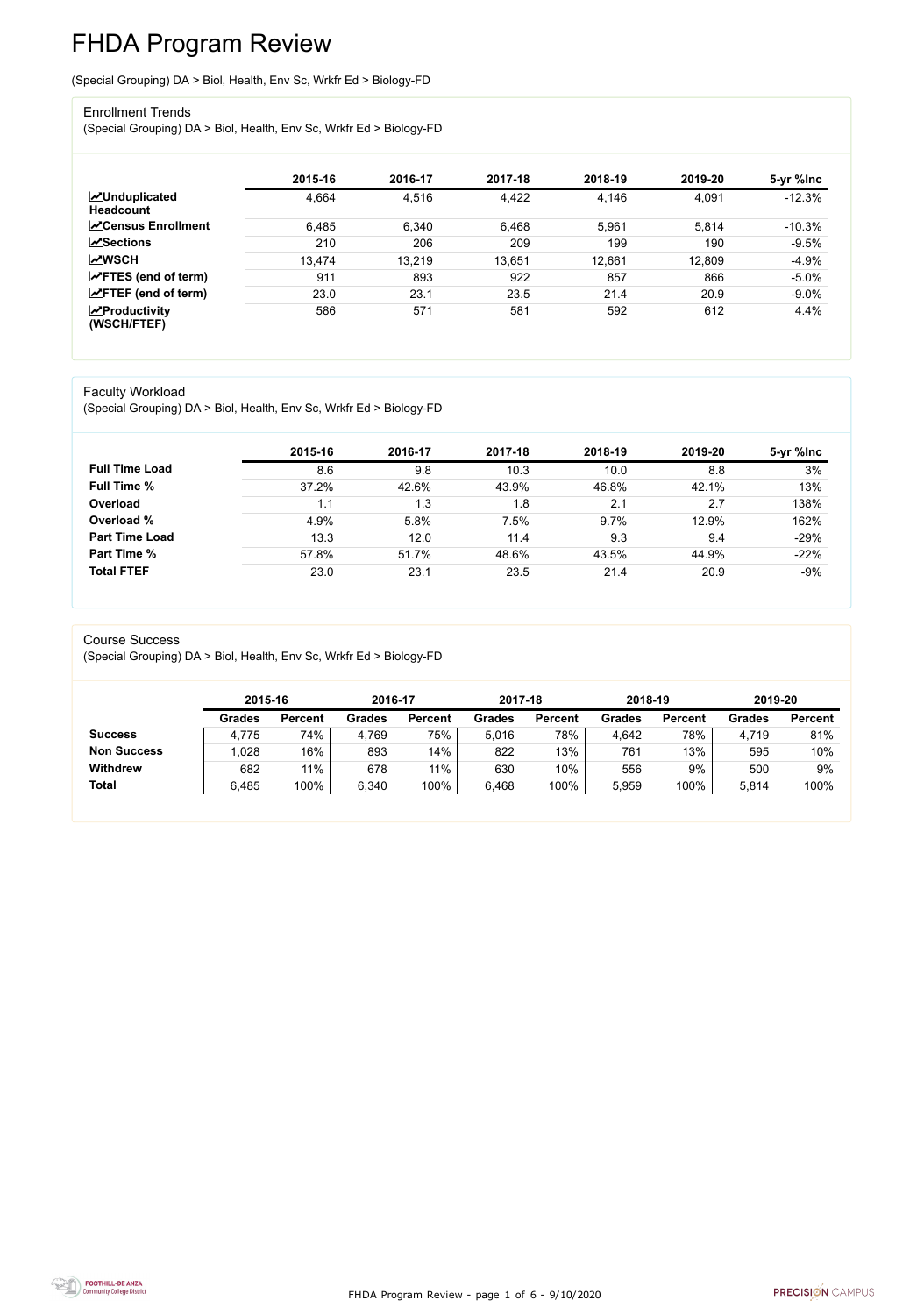FHDA Program Review - page 2 of 6 - 9/10/2020



### Course Success for African American, Latinx, and Filipinx Students

### Course Success for Asian, Native American, Pacific Islander, White, and Decline to State Students

|                    | 2015-16       |                | 2016-17       |                | 2017-18       |                | 2018-19       |                | 2019-20       |                |
|--------------------|---------------|----------------|---------------|----------------|---------------|----------------|---------------|----------------|---------------|----------------|
|                    | <b>Grades</b> | <b>Percent</b> | <b>Grades</b> | <b>Percent</b> | <b>Grades</b> | <b>Percent</b> | <b>Grades</b> | <b>Percent</b> | <b>Grades</b> | <b>Percent</b> |
| <b>Success</b>     | ,787          | 66%            | 1,820         | 69%            | 897.ا         | 72%            | ,777          | 73%            | 1,719         | 76%            |
| <b>Non Success</b> | 601           | 22%            | 501           | 19%            | 442           | '7%            | 422           | 17%            | 326           | 14%            |
| <b>Withdrew</b>    | 339           | 12%            | 308           | 12%            | 298           | 11%            | 252           | 10%            | 229           | 10%            |
| <b>Total</b>       | 2,727         | 100%           | 2,629         | 100%           | 2,637         | 100%           | 2,451         | 100%           | 2,274         | 100%           |

|                    | 2015-16       |                | 2016-17       |                | 2017-18       |                | 2018-19       |                | 2019-20 |                |
|--------------------|---------------|----------------|---------------|----------------|---------------|----------------|---------------|----------------|---------|----------------|
|                    | <b>Grades</b> | <b>Percent</b> | <b>Grades</b> | <b>Percent</b> | <b>Grades</b> | <b>Percent</b> | <b>Grades</b> | <b>Percent</b> | Grades  | <b>Percent</b> |
| <b>Success</b>     | 2,988         | 80%            | 2,949         | 79%            | 3,119         | 81%            | 2,865         | 82%            | 3,000   | 85%            |
| <b>Non Success</b> | 427           | 11%            | 392           | $11\%$         | 380           | 10%            | 339           | 10%            | 269     | 8%             |
| <b>Withdrew</b>    | 343           | 9%             | 370           | 10%            | 332           | 9%             | 304           | 9%             | 271     | 8%             |
| <b>Total</b>       | 3,758         | 100%           | 3,711         | 100%           | 3,831         | 100%           | 3,508         | 100%           | 3,540   | 100%           |
|                    |               |                |               |                |               |                |               |                |         |                |

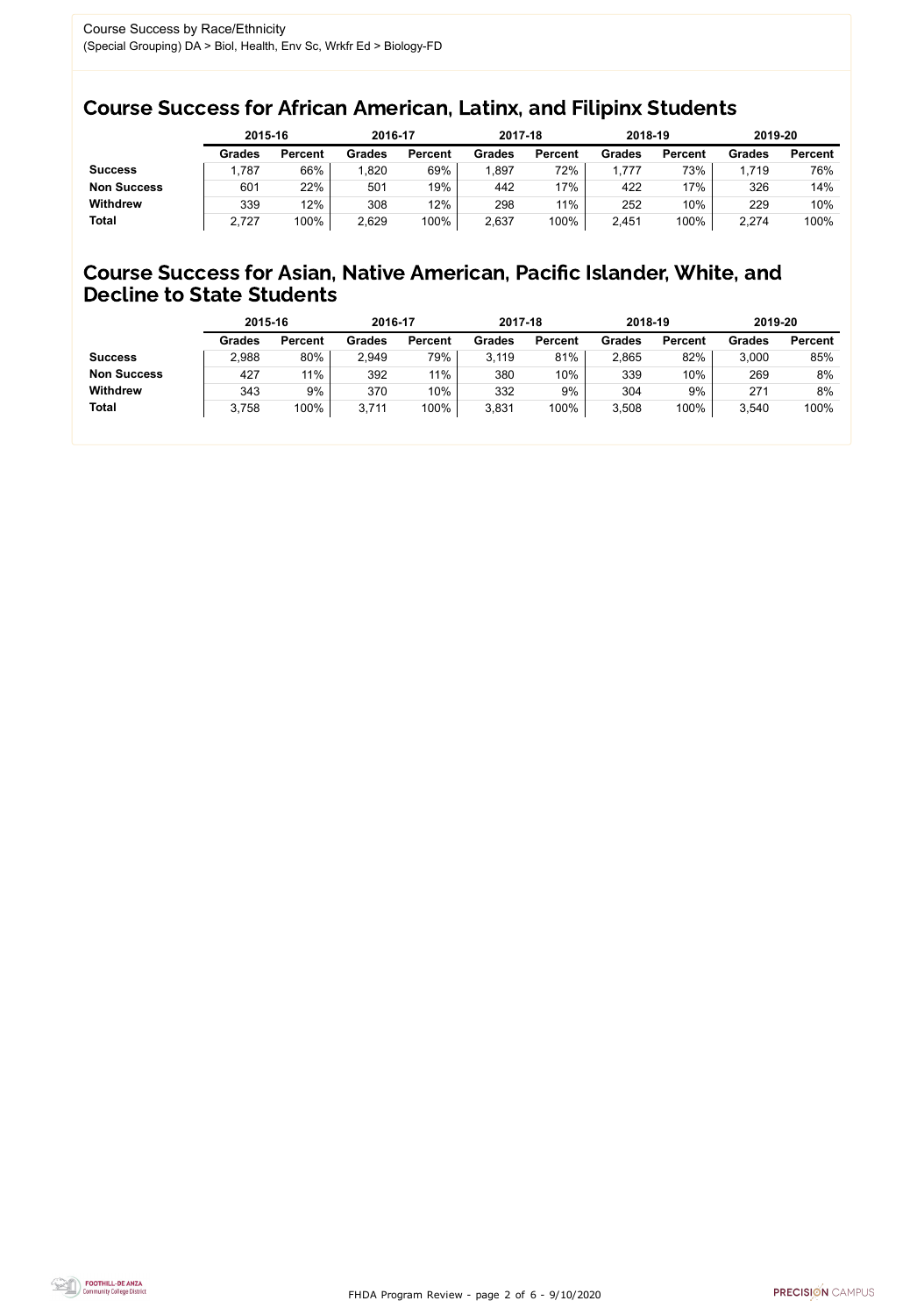FHDA Program Review - page 3 of 6 - 9/10/2020



Some courses may continue to be listed but no longer have data due to renumbering or because the course was not offered in the past five years.



## by Gender

|                     | 2015-16 |                |       | 2016-17        |       | 2017-18        | 2018-19 |                | 2019-20 |                |
|---------------------|---------|----------------|-------|----------------|-------|----------------|---------|----------------|---------|----------------|
|                     | Enr     | <b>Percent</b> | Enr   | <b>Percent</b> | Enr   | <b>Percent</b> | Enr     | <b>Percent</b> | Enr     | <b>Percent</b> |
| <b>Female</b>       | 3,750   | 58%            | 3,810 | 60%            | 3,952 | 61%            | 3,589   | 60%            | 3,509   | 60%            |
| <b>Male</b>         | 2,702   | 42%            | 2,490 | 39%            | 2,492 | 39%            | 2,330   | 39%            | 2,271   | 39%            |
| <b>Non-Binary</b>   |         | 0%             |       | $0\%$          |       | $0\%$          |         | $0\%$          |         | 0%             |
| <b>Not Reported</b> | 33      | $1\%$          | 40    | $1\%$          | 24    | $0\%$          | 39      | 1%             | 26      | 0%             |
| <b>Total</b>        | 6,485   | 100%           | 6,340 | 100%           | 6,468 | 100%           | 5,961   | 100%           | 5,814   | 100%           |

## by Ethnicity

|                         | 2015-16 |                | 2016-17 |                | 2017-18 |                | 2018-19 |                | 2019-20 |                |
|-------------------------|---------|----------------|---------|----------------|---------|----------------|---------|----------------|---------|----------------|
|                         | Enr     | <b>Percent</b> | Enr     | <b>Percent</b> | Enr     | <b>Percent</b> | Enr     | <b>Percent</b> | Enr     | <b>Percent</b> |
| <b>African American</b> | 279     | 4%             | 261     | 4%             | 304     | 5%             | 250     | 4%             | 199     | 3%             |
| Asian                   | 2,402   | 37%            | 2,466   | 39%            | 2,597   | 40%            | 2,476   | 42%            | 2,465   | 42%            |
| <b>Filipinx</b>         | 747     | 12%            | 700     | 11%            | 684     | 11%            | 653     | 11%            | 587     | 10%            |
| Latinx                  | 1,701   | 26%            | 1,668   | 26%            | 1,649   | 25%            | 1,550   | 26%            | 1,488   | 26%            |
| <b>Native American</b>  | 29      | $0\%$          | 25      | $0\%$          | 21      | $0\%$          | 17      | $0\%$          | 15      | $0\%$          |
| <b>Pacific Islander</b> | 37      | 1%             | 46      | $1\%$          | 36      | $1\%$          | 37      | $1\%$          | 61      | $1\%$          |
| White                   | 1,200   | 19%            | 1,103   | 17%            | 1,129   | 17%            | 920     | 15%            | 892     | 15%            |
| <b>Decline to State</b> | 90      | $1\%$          | 71      | $1\%$          | 48      | $1\%$          | 58      | $1\%$          | 107     | 2%             |
| <b>Total</b>            | 6,485   | 100%           | 6,340   | 100%           | 6,468   | 100%           | 5,961   | 100%           | 5,814   | 100%           |

## by Age

|              | 2015-16 |                | 2016-17 |                | 2017-18 |                | 2018-19 |                | 2019-20 |                |
|--------------|---------|----------------|---------|----------------|---------|----------------|---------|----------------|---------|----------------|
|              | Enr     | <b>Percent</b> | Enr     | <b>Percent</b> | Enr     | <b>Percent</b> | Enr     | <b>Percent</b> | Enr     | <b>Percent</b> |
| 19 or less   | .272    | 20%            | 1,185   | 19%            | ,090    | 17%            | 1,171   | 20%            | 1,305   | 22%            |
| $20 - 24$    | 3,701   | 57%            | 3,669   | 58%            | 3,673   | 57%            | 3,125   | 52%            | 3,040   | 52%            |
| 25-39        | ,291    | 20%            | 1,284   | 20%            | 1,449   | 22%            | 1,416   | 24%            | 1,258   | 22%            |
| $40 +$       | 221     | 3%             | 202     | 3%             | 256     | 4%             | 249     | 4%             | 211     | 4%             |
| <b>Total</b> | 6,485   | 100%           | 6,340   | 100%           | 6,468   | 100%           | 5,961   | 100%           | 5,814   | 100%           |

## by Education Level

|                           | 2015-16 |                |       | 2016-17        |       | 2017-18        | 2018-19 |                | 2019-20 |                |
|---------------------------|---------|----------------|-------|----------------|-------|----------------|---------|----------------|---------|----------------|
|                           | Enr     | <b>Percent</b> | Enr   | <b>Percent</b> | Enr   | <b>Percent</b> | Enr     | <b>Percent</b> | Enr     | <b>Percent</b> |
| <b>Bachelor or higher</b> | 465     | 7%             | 568   | 9%             | 587   | 9%             | 622     | 10%            | 552     | 9%             |
| <b>Associate</b>          | 197     | 3%             | 191   | 3%             | 229   | 4%             | 236     | 4%             | 236     | 4%             |
| <b>HS/Equivalent</b>      | 5,508   | 85%            | 5,241 | 83%            | 5,307 | 82%            | 4,817   | 81%            | 4,704   | 81%            |
| <b>All Other</b>          | 315     | 5%             | 340   | 5%             | 345   | 5%             | 286     | 5%             | 322     | 6%             |
| <b>Total</b>              | 6,485   | 100%           | 6,340 | 100%           | 6,468 | 100%           | 5,961   | 100%           | 5,814   | 100%           |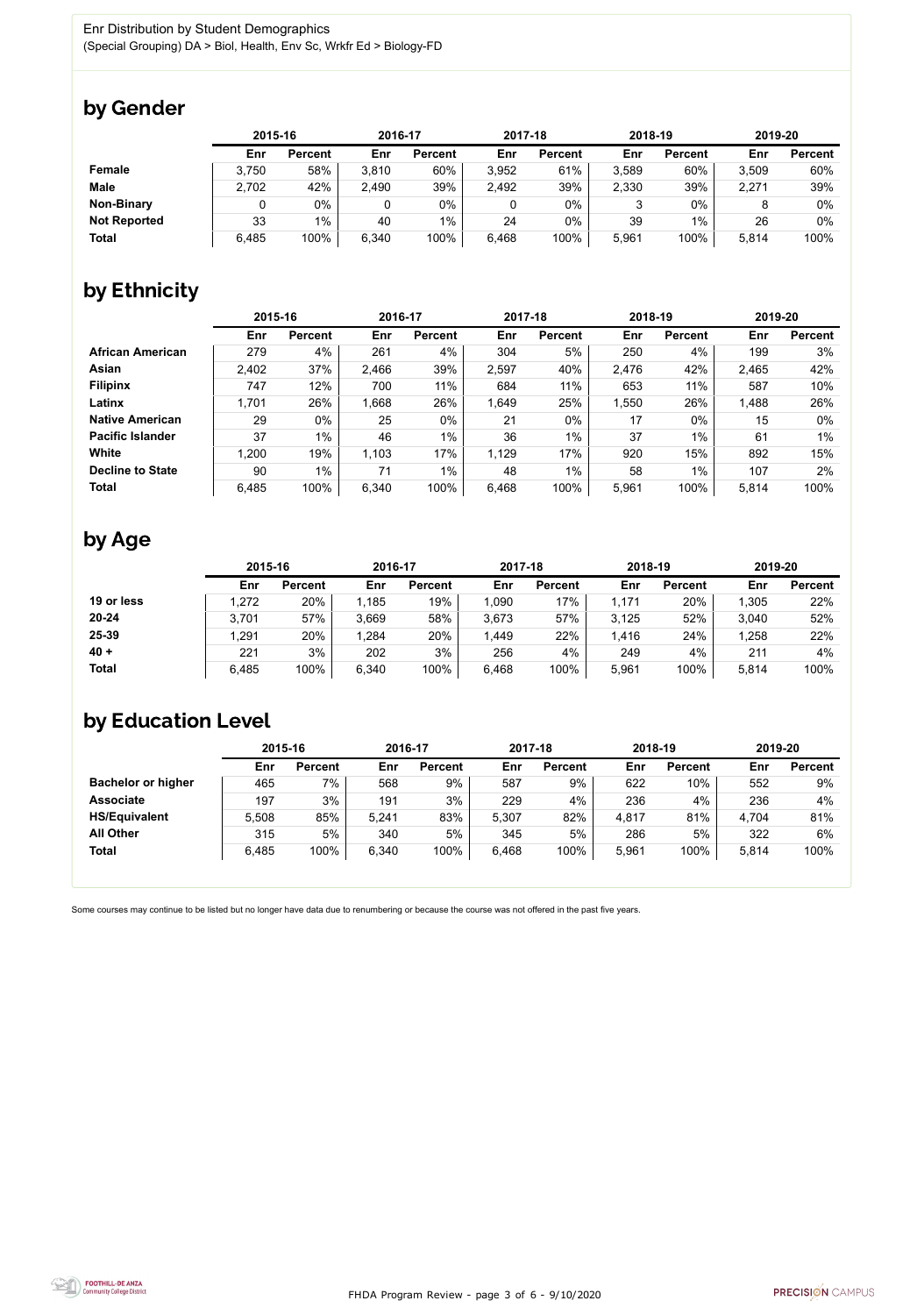FHDA Program Review - page 4 of 6 - 9/10/2020



#### Success Rates by Gender (Special Grouping) DA > Biol, Health, Env Sc, Wrkfr Ed > Biology-FD

|                     | 2019-20        |                |                    |                |                 |                |               |                |  |  |  |  |
|---------------------|----------------|----------------|--------------------|----------------|-----------------|----------------|---------------|----------------|--|--|--|--|
|                     | <b>Success</b> |                | <b>Non Success</b> |                | <b>Withdrew</b> |                | <b>Total</b>  |                |  |  |  |  |
|                     | <b>Grades</b>  | <b>Percent</b> | <b>Grades</b>      | <b>Percent</b> | <b>Grades</b>   | <b>Percent</b> | <b>Grades</b> | <b>Percent</b> |  |  |  |  |
| <b>Female</b>       | 2,895          | 83%            | 335                | 10%            | 279             | 8%             | 3,509         | 100%           |  |  |  |  |
| <b>Male</b>         | 1,798          | 79%            | 254                | 11%            | 219             | 10%            | 2,271         | 100%           |  |  |  |  |
| <b>Non-Binary</b>   | 5              | 63%            |                    | 25%            |                 | 13%            | 8             | 100%           |  |  |  |  |
| <b>Not Reported</b> | 21             | 81%            | 4                  | 15%            |                 | 4%             | 26            | 100%           |  |  |  |  |
| All                 | 4,719          | 81%            | 595                | 10%            | 500             | 9%             | 5,814         | 100%           |  |  |  |  |

|                     |                | 2018-19        |                    |                |                 |                |               |                |  |  |  |  |  |
|---------------------|----------------|----------------|--------------------|----------------|-----------------|----------------|---------------|----------------|--|--|--|--|--|
|                     | <b>Success</b> |                | <b>Non Success</b> |                | <b>Withdrew</b> |                | <b>Total</b>  |                |  |  |  |  |  |
|                     | <b>Grades</b>  | <b>Percent</b> | <b>Grades</b>      | <b>Percent</b> | <b>Grades</b>   | <b>Percent</b> | <b>Grades</b> | <b>Percent</b> |  |  |  |  |  |
| Female              | 2,855          | 80%            | 400                | 11%            | 332             | 9%             | 3,587         | 100%           |  |  |  |  |  |
| <b>Male</b>         | 1,756          | 75%            | 358                | 15%            | 216             | 9%             | 2,330         | 100%           |  |  |  |  |  |
| <b>Non-Binary</b>   |                | 33%            |                    | 33%            |                 | 33%            | 3             | 100%           |  |  |  |  |  |
| <b>Not Reported</b> | 30             | 77%            | ⌒                  | 5%             |                 | 18%            | 39            | 100%           |  |  |  |  |  |
| All                 | 4,642          | 78%            | 761                | 13%            | 556             | 9%             | 5,959         | 100%           |  |  |  |  |  |

|                     |               | 2017-18                              |                |                |               |                 |               |                |  |  |  |  |  |
|---------------------|---------------|--------------------------------------|----------------|----------------|---------------|-----------------|---------------|----------------|--|--|--|--|--|
|                     |               | <b>Non Success</b><br><b>Success</b> |                |                |               | <b>Withdrew</b> | <b>Total</b>  |                |  |  |  |  |  |
|                     | <b>Grades</b> | <b>Percent</b>                       | <b>Grades</b>  | <b>Percent</b> | <b>Grades</b> | <b>Percent</b>  | <b>Grades</b> | <b>Percent</b> |  |  |  |  |  |
| Female              | 3,102         | 78%                                  | 467            | 12%            | 383           | 10%             | 3,952         | 100%           |  |  |  |  |  |
| <b>Male</b>         | 1,894         | 76%                                  | 353            | 14%            | 245           | 10%             | 2,492         | 100%           |  |  |  |  |  |
| <b>Non-Binary</b>   | 0             | N/A                                  |                | N/A            | 0             | N/A             | 0             | 100%           |  |  |  |  |  |
| <b>Not Reported</b> | 20            | 83%                                  | $\overline{2}$ | 8%             | 2             | 8%              | 24            | 100%           |  |  |  |  |  |
| All                 | 5,016         | 78%                                  | 822            | 13%            | 630           | 10%             | 6,468         | 100%           |  |  |  |  |  |

|                     |               | 2016-17        |               |                    |                 |                |               |                |  |  |
|---------------------|---------------|----------------|---------------|--------------------|-----------------|----------------|---------------|----------------|--|--|
|                     |               | <b>Success</b> |               | <b>Non Success</b> | <b>Withdrew</b> |                | <b>Total</b>  |                |  |  |
|                     | <b>Grades</b> | <b>Percent</b> | <b>Grades</b> | <b>Percent</b>     | <b>Grades</b>   | <b>Percent</b> | <b>Grades</b> | <b>Percent</b> |  |  |
| <b>Female</b>       | 2,902         | 76%            | 520           | 14%                | 388             | 10%            | 3,810         | 100%           |  |  |
| <b>Male</b>         | 1,833         | 74%            | 370           | 15%                | 287             | 12%            | 2,490         | 100%           |  |  |
| <b>Non-Binary</b>   | 0             | N/A            |               | N/A                | 0               | N/A            |               | 100%           |  |  |
| <b>Not Reported</b> | 34            | 85%            | 3             | 8%                 | 3               | 8%             | 40            | 100%           |  |  |
| All                 | 4,769         | 75%            | 893           | 14%                | 678             | 11%            | 6,340         | 100%           |  |  |

|                     |                | 2015-16            |               |                 |               |                |               |                |  |  |
|---------------------|----------------|--------------------|---------------|-----------------|---------------|----------------|---------------|----------------|--|--|
|                     | <b>Success</b> | <b>Non Success</b> |               | <b>Withdrew</b> |               | <b>Total</b>   |               |                |  |  |
|                     | <b>Grades</b>  | <b>Percent</b>     | <b>Grades</b> | <b>Percent</b>  | <b>Grades</b> | <b>Percent</b> | <b>Grades</b> | <b>Percent</b> |  |  |
| Female              | 2,821          | 75%                | 557           | 15%             | 372           | 10%            | 3,750         | 100%           |  |  |
| <b>Male</b>         | 1,926          | 71%                | 467           | 17%             | 309           | 11%            | 2,702         | 100%           |  |  |
| <b>Non-Binary</b>   |                | N/A                | 0             | N/A             |               | N/A            | 0             | 100%           |  |  |
| <b>Not Reported</b> | 28             | 85%                | 4             | 12%             |               | 3%             | 33            | 100%           |  |  |
| All                 | 4,775          | 74%                | 1,028         | 16%             | 682           | 11%            | 6,485         | 100%           |  |  |

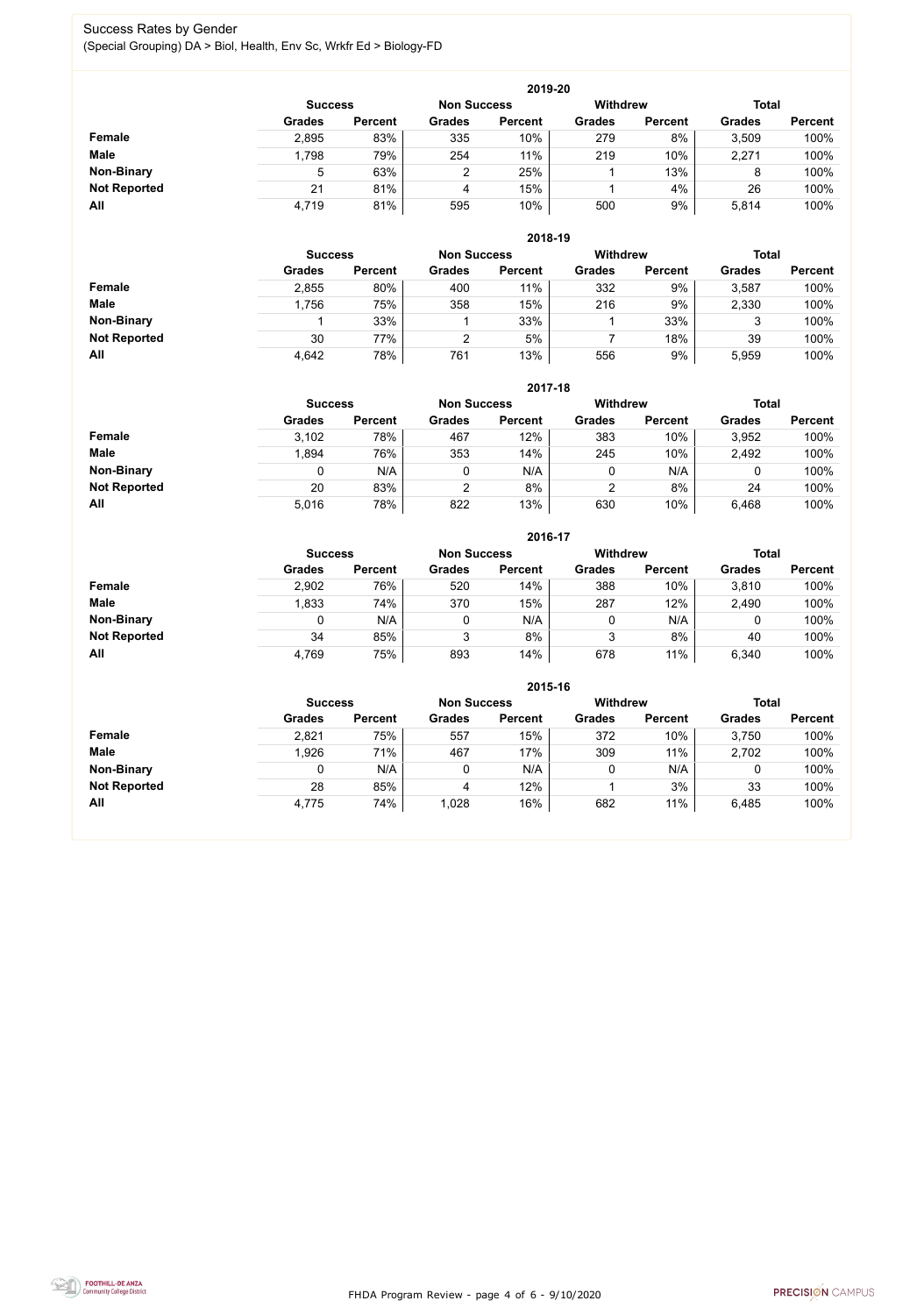FHDA Program Review - page 5 of 6 - 9/10/2020



#### Success Rates by Age (Special Grouping) DA > Biol, Health, Env Sc, Wrkfr Ed > Biology-FD

|            | 2019-20        |                    |               |                 |               |                |               |                |  |  |
|------------|----------------|--------------------|---------------|-----------------|---------------|----------------|---------------|----------------|--|--|
|            | <b>Success</b> | <b>Non Success</b> |               | <b>Withdrew</b> |               | <b>Total</b>   |               |                |  |  |
|            | <b>Grades</b>  | <b>Percent</b>     | <b>Grades</b> | <b>Percent</b>  | <b>Grades</b> | <b>Percent</b> | <b>Grades</b> | <b>Percent</b> |  |  |
| 19 or less | 1,091          | 84%                | 125           | 10%             | 89            | 7%             | 1,305         | 100%           |  |  |
| $20 - 24$  | 2,412          | 79%                | 358           | 12%             | 270           | 9%             | 3,040         | 100%           |  |  |
| 25-39      | 1,043          | 83%                | 91            | 7%              | 124           | 10%            | .258          | 100%           |  |  |
| $40 +$     | 173            | 82%                | 21            | 10%             | 17            | 8%             | 211           | 100%           |  |  |
| All        | 4,719          | 81%                | 595           | 10%             | 500           | 9%             | 5,814         | 100%           |  |  |

|            | 2018-19        |                    |               |                 |               |                |               |                |  |  |
|------------|----------------|--------------------|---------------|-----------------|---------------|----------------|---------------|----------------|--|--|
|            | <b>Success</b> | <b>Non Success</b> |               | <b>Withdrew</b> |               | <b>Total</b>   |               |                |  |  |
|            | <b>Grades</b>  | <b>Percent</b>     | <b>Grades</b> | <b>Percent</b>  | <b>Grades</b> | <b>Percent</b> | <b>Grades</b> | <b>Percent</b> |  |  |
| 19 or less | 943            | 81%                | 136           | 12%             | 92            | 8%             | 1,171         | 100%           |  |  |
| $20 - 24$  | 2,361          | 76%                | 455           | 15%             | 308           | 10%            | 3,124         | 100%           |  |  |
| 25-39      | 1,123          | 79%                | 157           | 11%             | 135           | 10%            | 1,415         | 100%           |  |  |
| $40 +$     | 215            | 86%                | 13            | 5%              | 21            | 8%             | 249           | 100%           |  |  |
| All        | 4,642          | 78%                | 761           | 13%             | 556           | 9%             | 5,959         | 100%           |  |  |

|            | 2017-18                              |                |               |                |                 |                |               |                |  |  |
|------------|--------------------------------------|----------------|---------------|----------------|-----------------|----------------|---------------|----------------|--|--|
|            | <b>Non Success</b><br><b>Success</b> |                |               |                | <b>Withdrew</b> |                | <b>Total</b>  |                |  |  |
|            | <b>Grades</b>                        | <b>Percent</b> | <b>Grades</b> | <b>Percent</b> | <b>Grades</b>   | <b>Percent</b> | <b>Grades</b> | <b>Percent</b> |  |  |
| 19 or less | 882                                  | 81%            | 118           | 11%            | 90              | 8%             | 1,090         | 100%           |  |  |
| $20 - 24$  | 2,767                                | 75%            | 527           | 14%            | 379             | 10%            | 3,673         | 100%           |  |  |
| 25-39      | 1,159                                | 80%            | 157           | 11%            | 133             | 9%             | 1,449         | 100%           |  |  |
| $40 +$     | 208                                  | 81%            | 20            | 8%             | 28              | 11%            | 256           | 100%           |  |  |
| All        | 5,016                                | 78%            | 822           | 13%            | 630             | 10%            | 6,468         | 100%           |  |  |

|            |                |                    |               | 2016-17        |                                 |                |               |                |
|------------|----------------|--------------------|---------------|----------------|---------------------------------|----------------|---------------|----------------|
|            | <b>Success</b> | <b>Non Success</b> |               |                | <b>Withdrew</b><br><b>Total</b> |                |               |                |
|            | <b>Grades</b>  | <b>Percent</b>     | <b>Grades</b> | <b>Percent</b> | <b>Grades</b>                   | <b>Percent</b> | <b>Grades</b> | <b>Percent</b> |
| 19 or less | 923            | 78%                | 152           | 13%            | 110                             | 9%             | 1,185         | 100%           |
| $20 - 24$  | 2,675          | 73%                | 596           | 16%            | 398                             | 11%            | 3,669         | 100%           |
| 25-39      | 1,001          | 78%                | 140           | 11%            | 143                             | 11%            | 1,284         | 100%           |
| $40 +$     | 170            | 84%                | 5             | 2%             | 27                              | 13%            | 202           | 100%           |
| All        | 4,769          | 75%                | 893           | 14%            | 678                             | 11%            | 6,340         | 100%           |

|            | 2015-16        |                    |                 |                |               |                |               |                |  |  |
|------------|----------------|--------------------|-----------------|----------------|---------------|----------------|---------------|----------------|--|--|
|            | <b>Success</b> | <b>Non Success</b> | <b>Withdrew</b> |                | <b>Total</b>  |                |               |                |  |  |
|            | <b>Grades</b>  | <b>Percent</b>     | <b>Grades</b>   | <b>Percent</b> | <b>Grades</b> | <b>Percent</b> | <b>Grades</b> | <b>Percent</b> |  |  |
| 19 or less | 947            | 74%                | 200             | 16%            | 125           | 10%            | 1,272         | 100%           |  |  |
| $20 - 24$  | 2,652          | 72%                | 647             | 17%            | 402           | 11%            | 3,701         | 100%           |  |  |
| 25-39      | 996            | 77%                | 157             | 12%            | 138           | 11%            | 1,291         | 100%           |  |  |
| $40 +$     | 180            | 81%                | 24              | 11%            | 17            | 8%             | 221           | 100%           |  |  |
| All        | 4,775          | 74%                | 1,028           | 16%            | 682           | 11%            | 6,485         | 100%           |  |  |